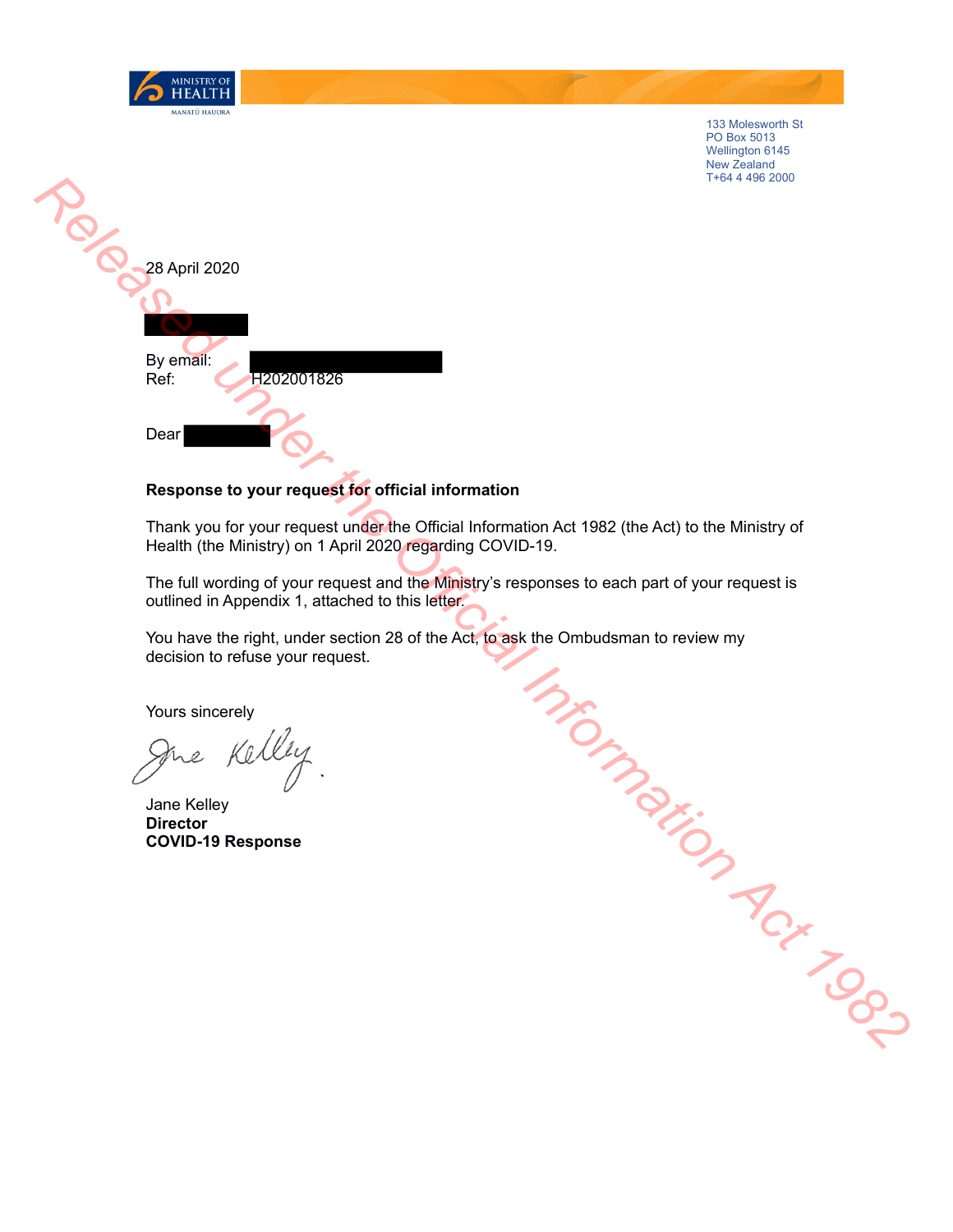| Appendix 1: Information in response to each part of your request                                                                                                                                                                                                                                                                                       |                                                                                                                                                                                                                                                                                                                                                                                                                                                                                                      |
|--------------------------------------------------------------------------------------------------------------------------------------------------------------------------------------------------------------------------------------------------------------------------------------------------------------------------------------------------------|------------------------------------------------------------------------------------------------------------------------------------------------------------------------------------------------------------------------------------------------------------------------------------------------------------------------------------------------------------------------------------------------------------------------------------------------------------------------------------------------------|
| <b>Request:</b>                                                                                                                                                                                                                                                                                                                                        | <b>Ministry of Health's Response:</b>                                                                                                                                                                                                                                                                                                                                                                                                                                                                |
| 1. When did the Ministry of Health first start testing for "COVID-19"?                                                                                                                                                                                                                                                                                 | 22 January 2020.                                                                                                                                                                                                                                                                                                                                                                                                                                                                                     |
| 2. Is the Ministry of Health administering the tests only to those<br>displaying cold/flu symptoms? Or can those who are asymptomatic<br>be tested for "COVID-19" also?<br>3. Could you please send copies of any instructions or advice to<br>medical staff regarding how and who to test, when to test - test<br>criteria. Thank-you.                | Please refer to the following links to the Ministry's website for the<br>advice provided to health professionals, including the case definitions<br>and testing:<br>https://www.health.govt.nz/our-work/diseases-and-<br>$\bullet$<br>conditions/covid-19-novel-coronavirus/covid-19-resources-<br>health-professionals<br>https://www.health.govt.nz/our-work/diseases-and-<br>conditions/covid-19-novel-coronavirus/covid-19-resources-<br>health-professionals/case-definition-covid-19-infection |
| 4. How many tested were displaying cold/flu symptoms at the time of<br>testing?                                                                                                                                                                                                                                                                        | Your request for this information is refused under section 18(g) of the<br>Act, as this information is not held by the Ministry or another agency<br>subject to the Act.<br>For your reference, this level of information is not reported on<br>consistently. Where available, this information is not collated in an<br>electronic format and varies between the laboratories. Any reporting<br>on this information will be based on an incomplete dataset.                                         |
| 5. Is the 'testing kit' that is being used most widely to diagnose<br>"COVID-19" in New Zealand a PCR (polymerase chain reaction/ DNA<br>amplification technique)?                                                                                                                                                                                     | Yes, this is in line with the World Health Organisation's (WHO's)<br>testing guidelines for COVID-19 in suspected human cases.                                                                                                                                                                                                                                                                                                                                                                       |
| 6. Has COVID-19 testing being done with the PCR method alone?<br>7. If not, what other testing methods have been used to diagnose<br>"COVID-19" in NZ and in how many cases that have proven positive<br>and how many negative please?<br>8. How many people in New Zealand have been tested for "COVID-<br>19" using more than one method of testing? | All the medical testing laboratories in New Zealand are only using the<br>PCR method for testing.                                                                                                                                                                                                                                                                                                                                                                                                    |
| 9. Of those tested, how many have tested positive for "COVID-19"<br>using the PCR technique?                                                                                                                                                                                                                                                           | Please refer to the Ministry's website for the daily number of<br>confirmed and probable cases of COVID-19, as all medical testing<br>laboratories in New Zealand are only using PCR methodology for                                                                                                                                                                                                                                                                                                 |
|                                                                                                                                                                                                                                                                                                                                                        | Page 1 of 3<br>Con                                                                                                                                                                                                                                                                                                                                                                                                                                                                                   |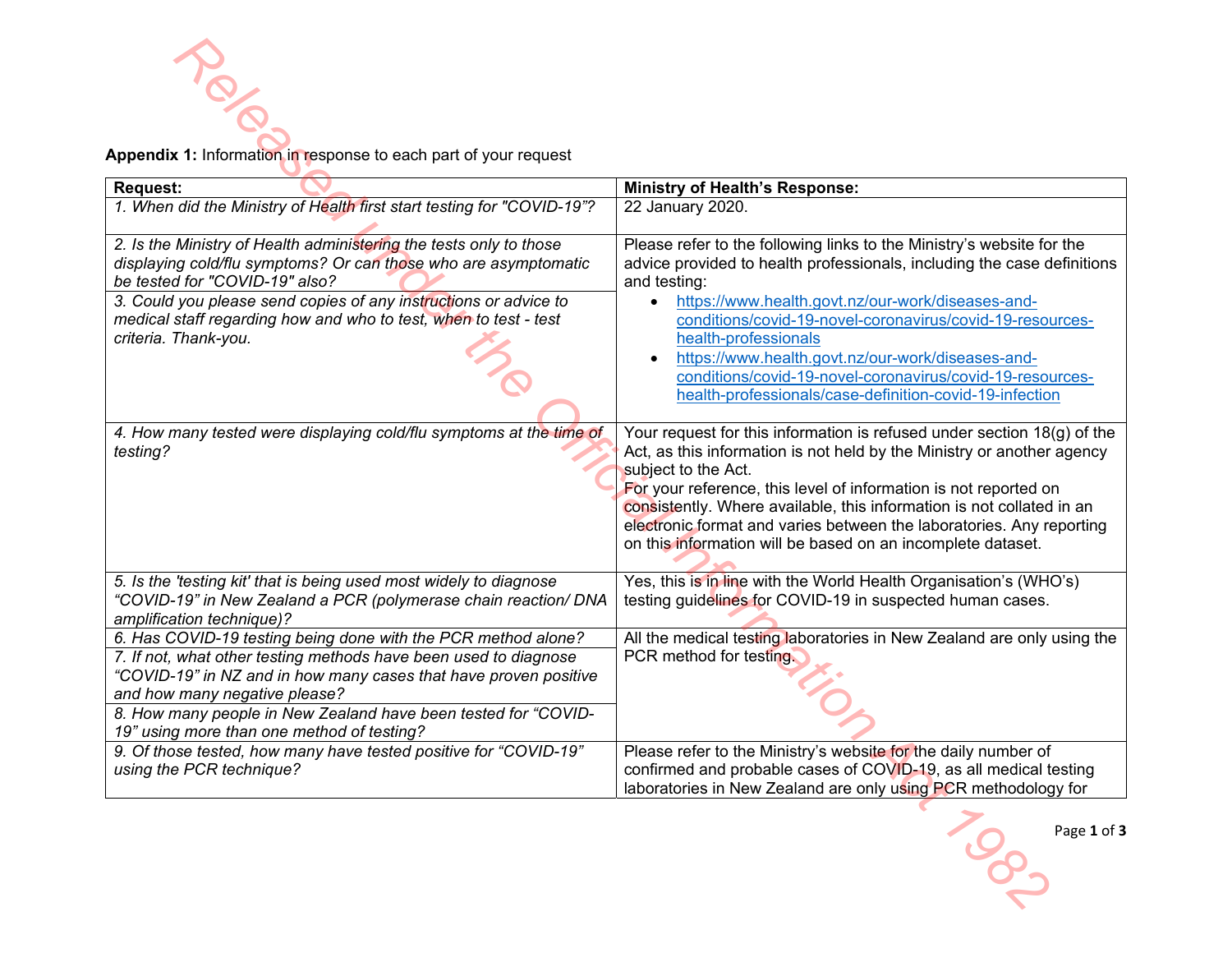|                                                                                                                                                                                                                                                                                                                                                                                                                                                                                                                                                                                          | testing: https://www.health.govt.nz/our-work/diseases-and-<br>conditions/covid-19-novel-coronavirus/covid-19-current-<br>situation/covid-19-current-cases                                                                                                                                                                                                                                                                                                                                                   |
|------------------------------------------------------------------------------------------------------------------------------------------------------------------------------------------------------------------------------------------------------------------------------------------------------------------------------------------------------------------------------------------------------------------------------------------------------------------------------------------------------------------------------------------------------------------------------------------|-------------------------------------------------------------------------------------------------------------------------------------------------------------------------------------------------------------------------------------------------------------------------------------------------------------------------------------------------------------------------------------------------------------------------------------------------------------------------------------------------------------|
| 10. Of those tested, how many have tested negative for "COVID-19"<br>using the PCR technique?                                                                                                                                                                                                                                                                                                                                                                                                                                                                                            | This information is not held by the Ministry and I have no reason to<br>believe that it is held by another agency subject to the Act, as such<br>these parts of your request are refused under 18(g) of the Act.<br>This is because the number of probable cases reported, may not<br>have all, undergone any laboratory testing. To provide this<br>information, all probable cases must have under gone laboratory<br>testing, some may have undergone multiple tests, for example,<br>hospital patients. |
| 11. Of those tested using methods other than the PCR method, how<br>many have tested positive for "COVID-19"? Please advise what<br>method(s) were used.<br>12. Of those tested using methods other than the PCR method, how<br>many have tested negative for "COVID-19"? Please advise what<br>method(s) were used.<br>13. Have different testing methods for "COVID-19" produced differing<br>results for a single patient? For example, one test shows the person<br>is positive for "COVID-19" and another test has shown the patient<br>negative. If so, in how many patient cases? | All the medical testing laboratories in New Zealand are only using the<br>PCR method for testing.                                                                                                                                                                                                                                                                                                                                                                                                           |
| 14. Is it true that the PCR test for "COVID-19" is not able to show<br>what the cause of a patient's disease is, nor what they died from, [1]?<br>15. Is it true that if a patient gets sick, any virus can be picked up by<br>the PCR test and then blamed for a death, when it may not be the<br>cause of the death?                                                                                                                                                                                                                                                                   | This information is not held by the Ministry and I have no reason to<br>believe that it is held by another agency subject to the Act, as such<br>these parts of your request are refused under 18(g) of the Act.<br>You may wish to refer to the WHO and Centres for Disease Control<br>and Prevention (CDC) websites for this information.                                                                                                                                                                 |
| 16. What kind of test did the woman undergo who was named as the<br>first death in NZ attributed to "COVID-19"? (It reported by RNZ on<br>March 29, 2020 that New Zealand had had its first death from Covid-<br>19? [2])<br>17. How was it proven that "COVID-19" was the cause of her death?                                                                                                                                                                                                                                                                                           | Your request for this information is refused under section 9(2)(a) of<br>the Act, to protect the privacy of natural persons, including that of<br>deceased natural persons.                                                                                                                                                                                                                                                                                                                                 |
|                                                                                                                                                                                                                                                                                                                                                                                                                                                                                                                                                                                          | Page 2 of 3                                                                                                                                                                                                                                                                                                                                                                                                                                                                                                 |